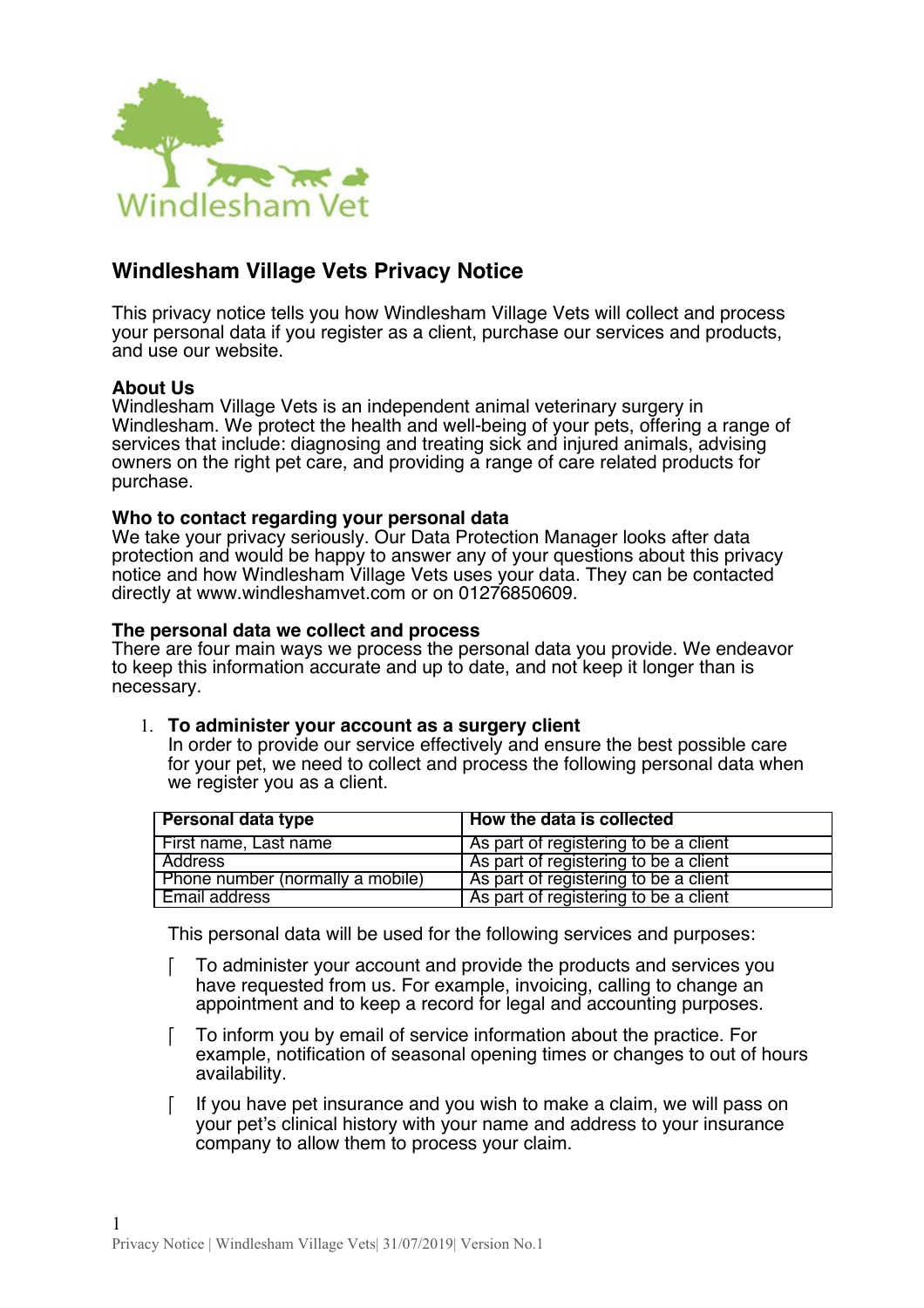If we take a blood sample from your pet, we send the sample to our supplier and provide your surname and address for identification purposes only.

If you decide to purchase our healthcare plan and pay by direct debit, you will also need to provide bank account details to set up and confrm your direct debit. We do not retain this information once your direct debit is confirmed.

- 2. **To send you marketing communications as a surgery client** We send all our clients the following marketing communications:
	- Reminders for pet vaccinations and administering preventative healthcare treatments.
	- News information on animal welfare, like top tips for exercise and health checks you can do yourself.
	- F Promotions and the latest related product offers.

Clients fnd these communications useful in administering care to their pets and to keep up to date with what is going on at the surgery. They are **only sent to existing clients who can opt-out at any time**.

The personal data that we process for these communications is first name, email address and mobile phone number.

We would like our clients to enjoy these communications, so it is important to note that you can opt-out at any time by:

- Clicking the 'Unsubscribe' link in any marketing communications email.
- [ Calling our team at the surgery on 01276850609.
- T Dropping into the surgery and speaking to a member of our team.
- 3. **To share with veterinary related 3rd parties WITH your consent** There will be occasions where we will need to ask for your consent to share your personal data with a 3<sup>rd</sup> party:
	- $\lceil$  If you would like your pet to be referred to a specialist veterinary surgeon, we will provide them with your pet's clinical history with your name and address to enable them to confrm your referral appointment.
	- Should you wish to move to an alternative veterinary surgery, we will provide your pet's clinical history with your name and address to your new vets before closing your account.
	- Should you wish to chip your pet (cats and rabbits), we register your name, address and contact number with the chip provider. Note that chipping dogs is a legal requirement and we share your personal data in this case under a legal obligation to do so.
	- Should you wish to purchase a dog tag, we will provide your name for identifcation and your contact number for engraving to the dog tag provider.

Windlesham Village Vets will not pass on your personal data to any third parties without your consent unless the law requires us to do so. We do not provide any personal data to the suppliers of the medicines we administer or the pet care products we sell.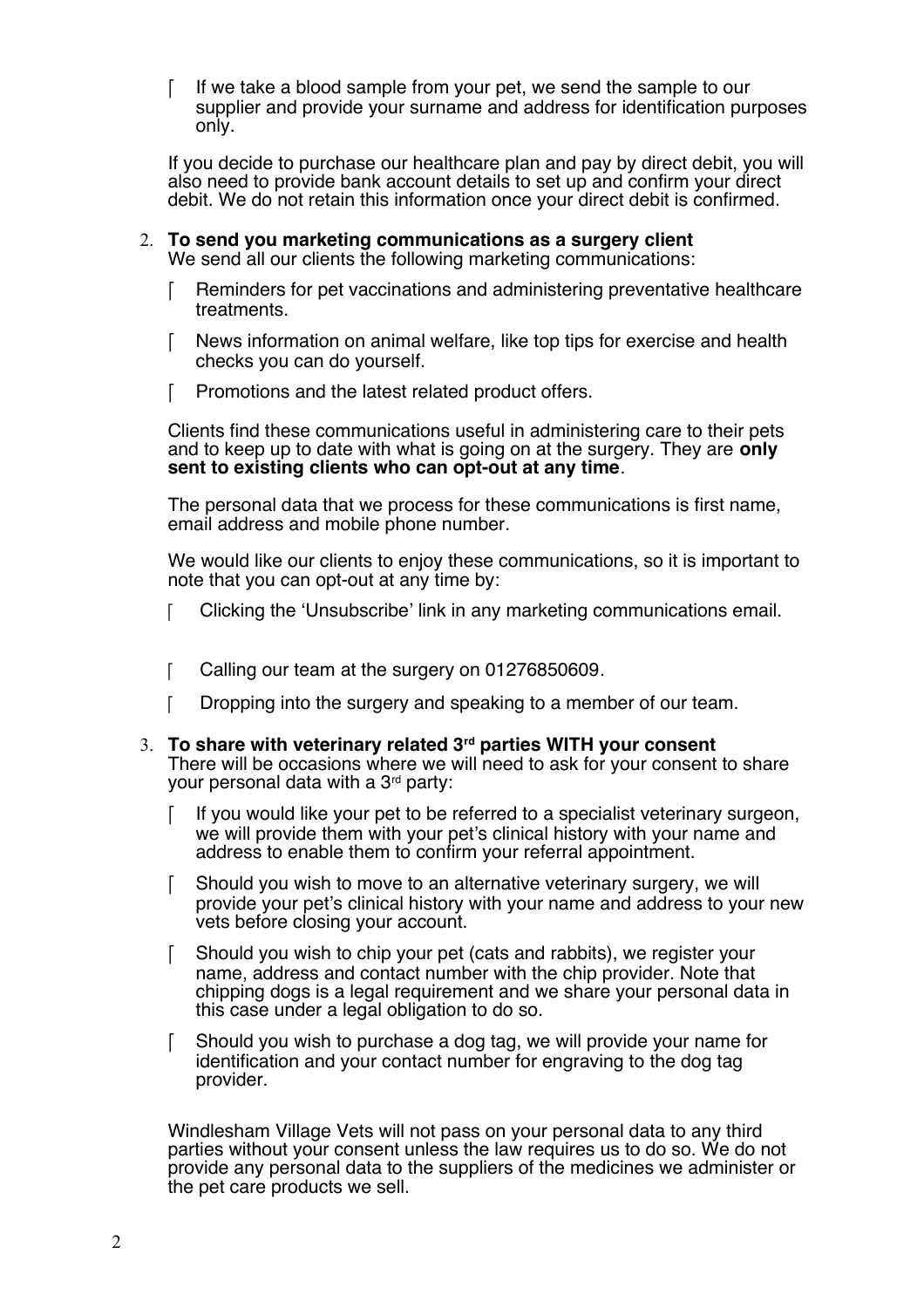### 4. **When you use our www.windleshamvet.com website**

When someone visits [www.windleshamvet.com](http://www.windleshamvet.com/) we use a third party service, Google Analytics, to collect standard internet log information and details of visitor behaviour patterns. We do this to find out things like the number of visitors to the various parts of the website. This information is processed in a way which does not identify anyone.

We use cookies, which are small text fles that are placed on your computer when you visit. We do this to make our website work more efficiently and to promote our news, products and services on social media. Visit www.windleshamvet.com/cookies to manage your cookie settings and view more information on how we use them and why.

Windlesham Village Vets uses a third party service to help maintain the security and performance of our website. To deliver this service it processes the IP addresses (a number assigned to each of your devices connected to the internet by your broadband provider) of visitors to the Windlesham Village Vets website.

We provide contact forms on our website and collect users' personal information to help them complete certain tasks. Each form details the information required and an explanation of what the form is for. For general enquiries, once an enquiry has been dealt with, the data is deleted in line with Windlesham Village Vets procedures.

## **Disclosure of personal data to our service providers**

We may pass on your personal data to service providers contracted to Windlesham Village Vets in the course of dealing with you. They act as a data processor on our behalf and are obliged under contract to keep your details secure, and only use them to fulfl the services they provide on our behalf. When they no longer need your data to fulfl this service, they dispose of it in line with Windlesham Village Vets procedures.

### **How long do we process your data for?**

Windlesham Village Vets is required to retain information in accordance with the law, such as information needed for income tax and audit purposes.

In order to comply with our professional liability insurance, we keep and securely store past clients records for seven years. This includes full name, address, email address and telephone number, but excludes bank account details.

We will only process your personal data whilst you are a client. After 2 years of inactivity we will email or call clients to prompt them to see if they wish to remain as a client. After 3 years we will write to or call clients again. If there has been no activity for 3 years and six months, and no response to our enquiries we will close the client's account and archive the data.

## **Your rights as a data subject**

At any point while we are in possession of or processing your personal data, you the data subject, have the following rights:

Right of access – you have the right to request a copy of the information that we hold about you.

You can do that by visiting [www.windleshamvet.com/request](http://www.windleshamvet.com/request) or by calling 01276850609. If we do hold information about you we will:

 $\int$  give you a description of it;